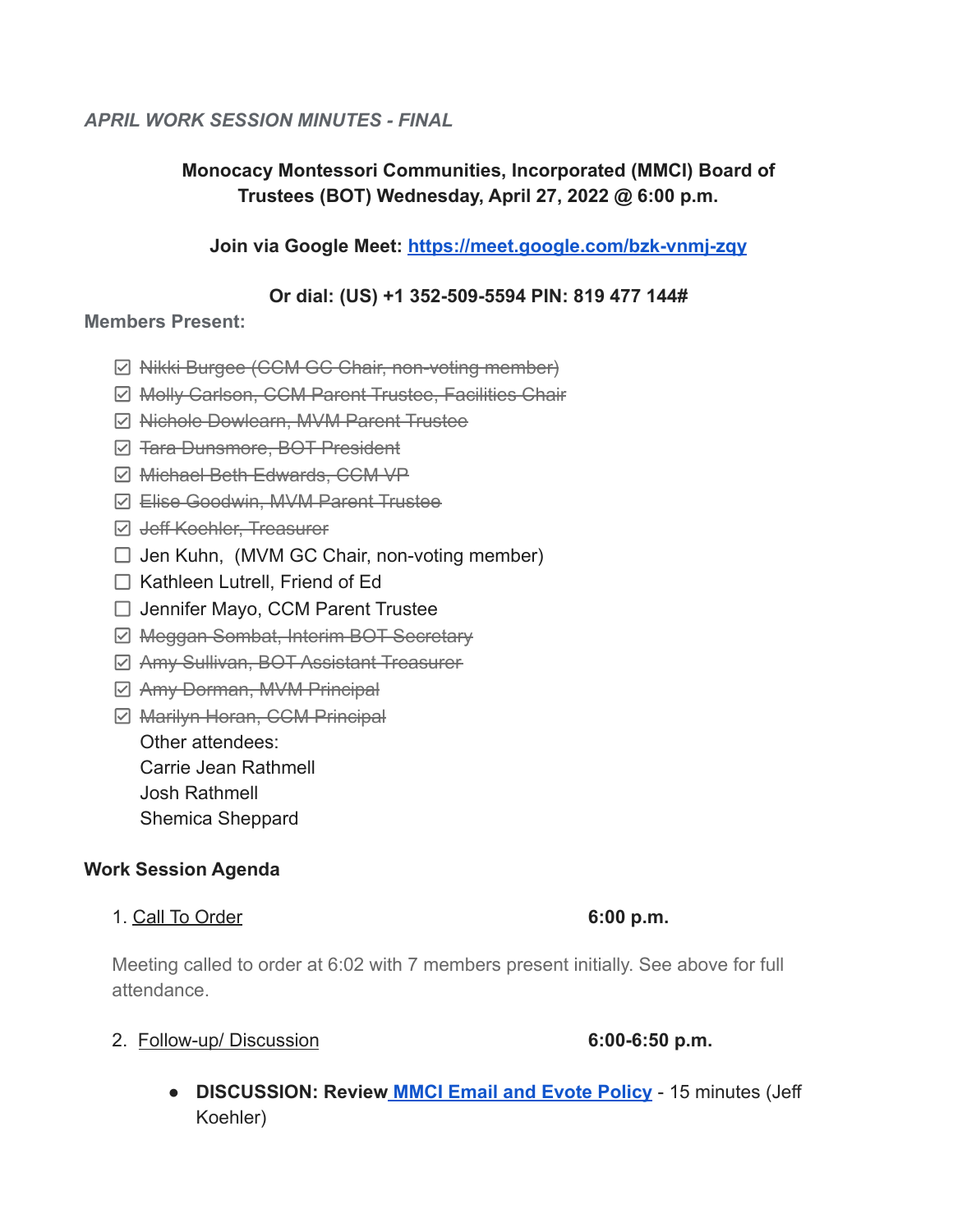Tara - began the discussion on the Email/ Evote policy and screen shared the DRAFT policy that Jeff recently updated for the group. The MVM GC asked the BOT to look at the EVOTE policy. Members did a lot of research and the general opinion was that MMCI, as a non profit, is not subject to the MD Open Meetings Act. We are a private entity doing business with the govt, but not a govt entity. The Govt. has oversight. In order to be transparent and uphold our commitment to our Community, we decided it was best practice to follow the MD OMA , however we can make some exceptions to fit our needs.

Tara - We are discussing our use of emails and evotes. The group email constitutes quorum. We need to be careful in determining what we are using evotes for, and the reply all function, and what needs to get captured later. Perhaps we should make those email discussions part of our minutes, because it constitutes a quorum, even when there isn't a vote.

Jeff - It was the opinion of the MSDE as well, that the OMA doesn't apply to charter schools. Tara - Agree, Carol Beck of MSDE and MAPCS were both in agreement that it doesn't apply. If that changes, we can reevaluate.

Meggan - brought up the "I'm here" reply for email discussions, which can be used to confirm quorum, which is in the policy.

Nichole asked if that means every member must reply to every discussion email? Members agreed that is what it means.

Member posed a question of who and how we should notify if members will be offline? Carrie Jean suggested that members email bot group email if scheduled to be offline for more than 24 hours. Ellie mentioned the out of office feature on emails. She mentioned that she always notifies Tara if she will be away for her work. Meggan asked about a text thread or another less formal way to notify the bot of away status. Tara said that wasn't part of the official record. There is a way to create a saved message in email and members can turn on an auto vacation responder.

Member stated that the "I'm here" reply sets an expectation. Member stated that it may cause confusion if people jump in later.

Members agreed that voting in person in an open meeting is always preferred, but that we can use evotes are as necessary.

Tara posed the question of what should be evoted and what should be voted at meetings. She said one thing to consider is what types of things need a public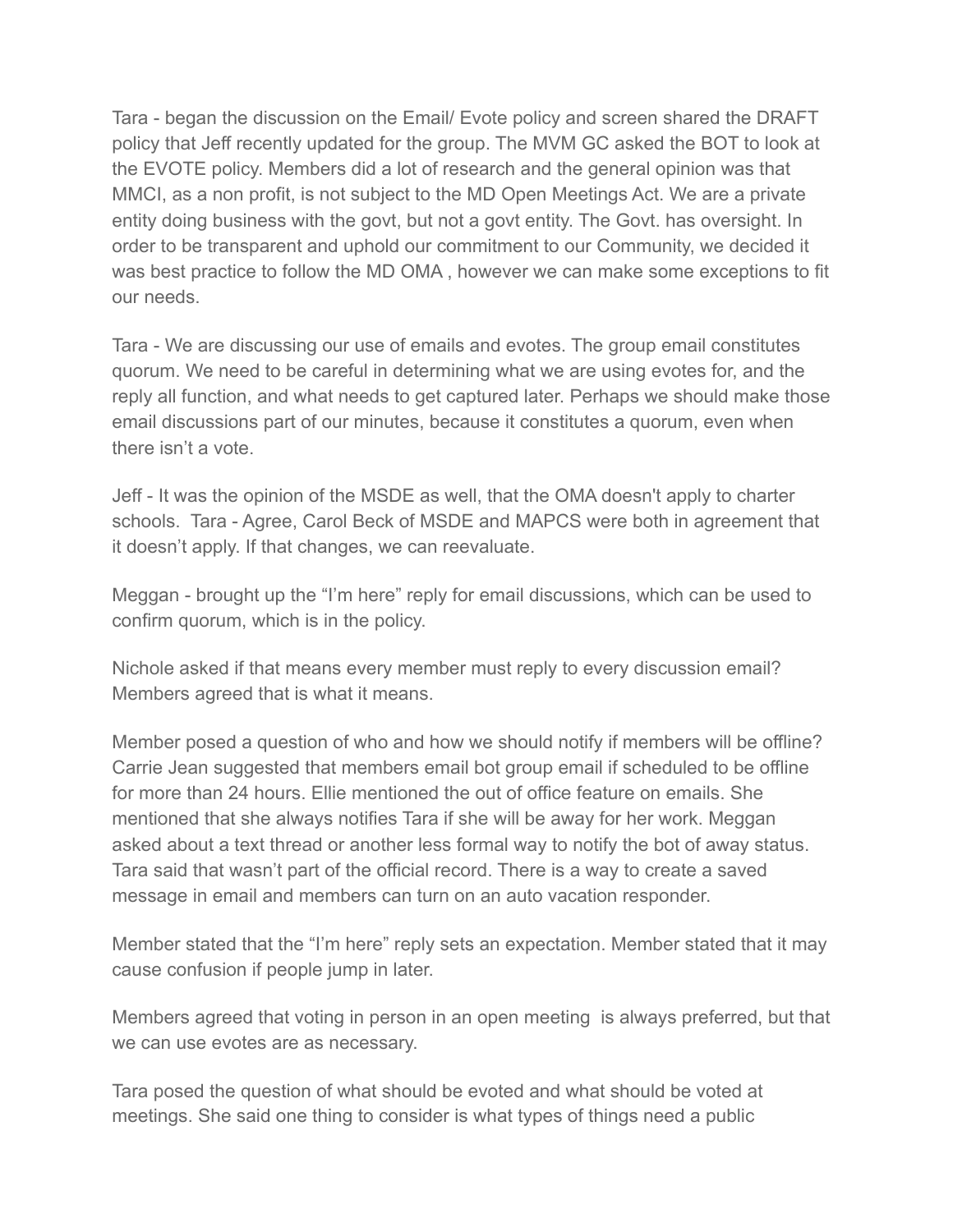discussion and opportunity for community input. It is important to be intentional about our purpose for using email and evotes.

Carrie Jean said that sometimes time sensitive issues such as revisions of budgets and annual reports have required an evote. Tara said that is a good point, and for things that have already been publicly discussed, it's okay to evote a revision.

Ellie said that it needs to be a judgment call of the board. Members agreed. We must be transparent and use evotes only when we cannot wait.

Jeff reminded members that at any point during an evote, any bot member can table the motion. It is important to leave flexibility and not limit ourselves, but also important to have the check and balance.

Tara - if anyone feels like the intent of an evote or email discussion has been to avoid transparency, they can stop the discussion.

Meggan suggested we define tabling and other terms within the policy, for the purpose of referencing the policy. Tara mentioned that we are going to learn more at our Robert's Rules training later this evening.

Michael Beth reminded members that Roberts Rules were brought in to our organization to make meetings more efficient and more accessible for volunteers with busy schedules.

Member posed the question - if an evote were to be tabled but it's a time sensitive matter, can we call a special meeting if needed? Ellie - Yes, it's happened before on the MVM GC. It is also called a Point of Order. Meggan asked if that would be considered an emergency meeting? Members confirmed, yes.

Tara stated that anyone who objects to doing a discussion or vote by email can table a motion (or Point of Order) and begin the process for calling an emergency meeting.

Amy Dorman said that she had done some research on Robert's Rules and agreed that the purpose should be to facilitate meetings and the flow of the meeting.

Tara suggested that the BOT could customize our own version of Robert's Rules. (Future BOT discussion topic) We can create our own Rules of Order, outlining the pieces that are relevant and useful to our business.

Tara said that maybe not every topic for evote or email discussion can be proposed in the policy; our goal was not to pigeonhole ourselves.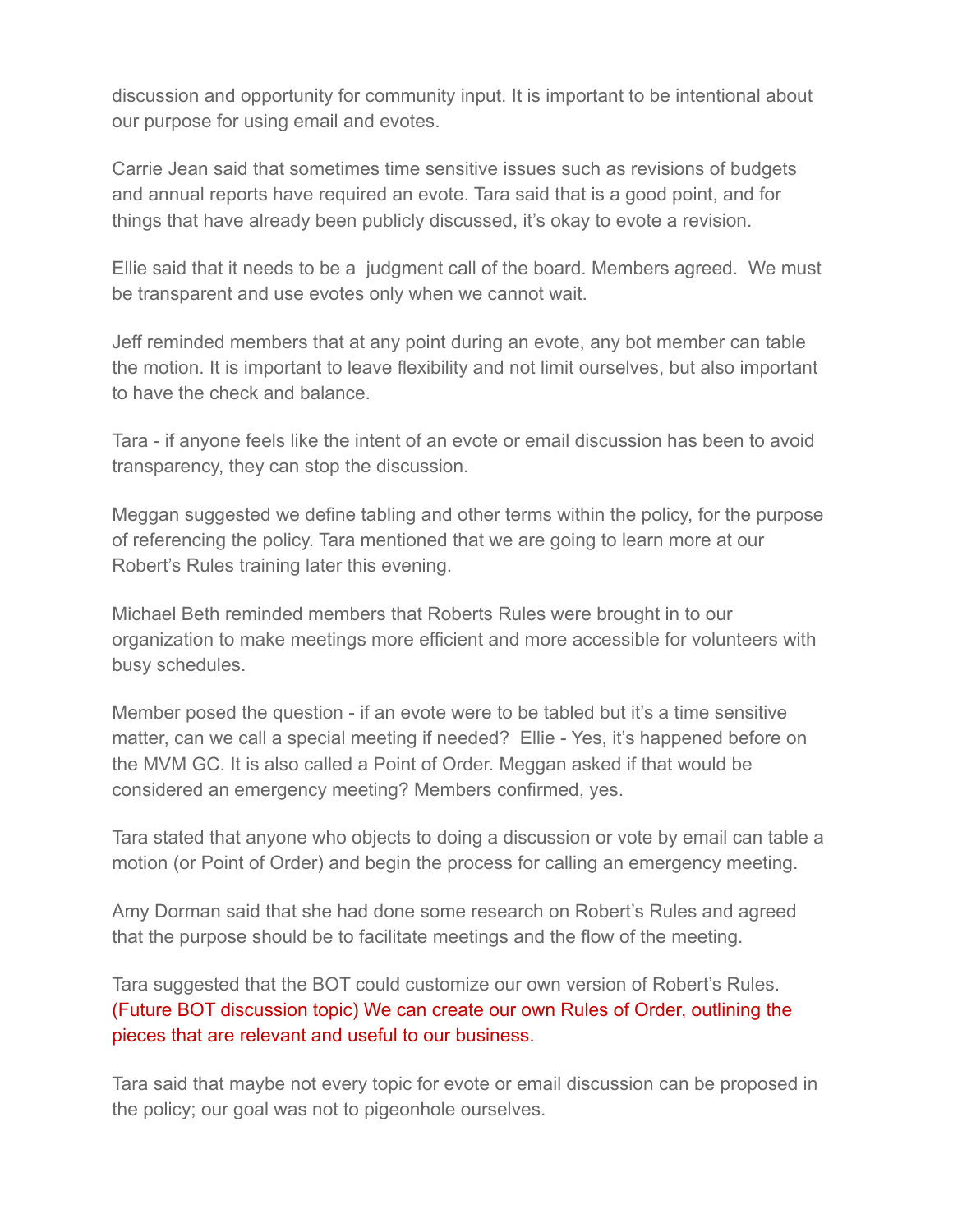Jeff agreed about not being too specific with exceptions. If it's an emergency evote, we can do it, and we aren't limiting ourselves in what we can do by saying here's a list of things we don't think should be evoted. He reminded members that anyone can stop a discussion.

Michael Beth said that if we wanted to add more details to the policy, we could say if we've discussed something in a meeting, and we needed more time or more data… but it could be limiting.

Tara agreed and restated that voting during public meetings is always preferable but evotes can happen for reasons such as: time constraints, in the interest of conducting business in an efficient manner, or as part of routine or procedural business.

Ellie asked what are we trying to solve by updating the policy? And also stated that the BOT has the president and committee chairs who make judgment calls, so any topic can be proposed for a discussion, and the chair or president, or any member, can call A Point of Order.

Tara agreed and stated that making sure our intent is clear answers the question of what we are trying to solve.

Member asked if we agree that there are things we should not be voting on? Do we have a process in our bylaws? Tara referenced the notice going out to the community with enough time is based on process in MD OMA.

# Tara - We are also going to firm up our commitment to the MD OMA, regarding posting meeting notices and agendas and etc. and we need to have an agreed upon reference to Robert's rules - incorporated into a BOT SOP. (ACTION ITEM - Later assigned to Carrie Jean Rathmell)

Jeff stated that it is up to our interpretation; because our policy or process is based on the OMA/ Robert's Rules, that doesn't mean that we are following those rules precisely. We are using the Robert's Rules to make our process.

Tara proposed that perhaps this Email/ Evote Policy becomes part of our SOP (see reference above).

Carrie Jean stated that the GC's will be informed by the BOT policy. Members agreed.

Tara mentioned that she would like to have regularly scheduled BOT work sessions or intermittent. (Item for FOLLOW UP.)